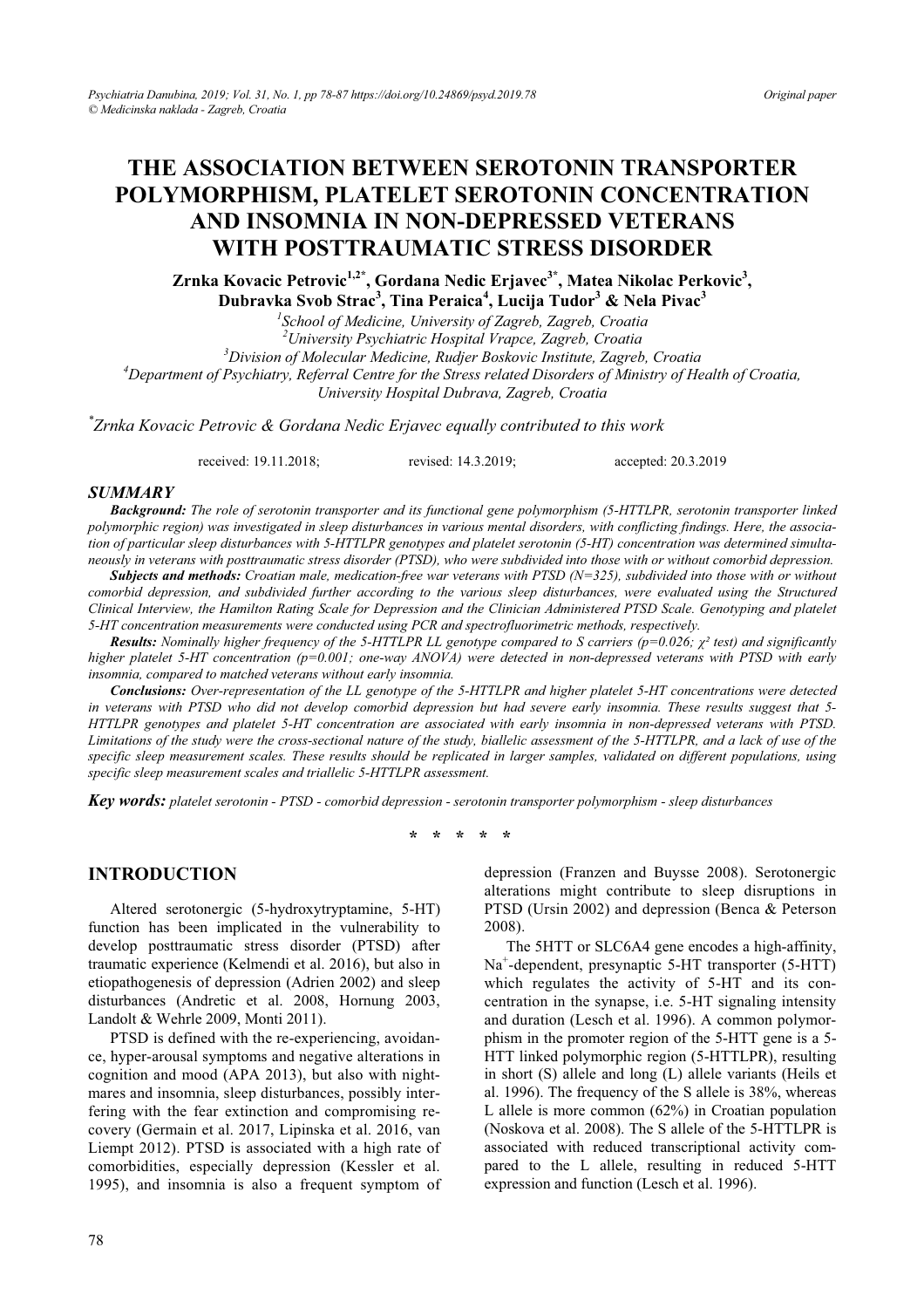PTSD (Goenjian et al. 2012, Kilpatrick et al. 2007, Koenen 2007, Koenen et al. 2009, Lee et al. 2005, Zhao et al. 2017), depression (Gressier et al. 2016, Karg et al. 2011, Munafo et al. 2009), and sleep disturbances, such as primary insomnia (Deuschle et al. 2010), and changes in sleep quality (Barclay et al. 2011, Brummett et al. 2007, Hartman et al. 2014), have been reported to be associated with the 5-HTTLPR, but the findings are inconsistent (Gressier et al. 2013, Karg et al. 2011, Kolassa et al. 2010, Kovacic Petrovic et al. 2016, Lopez-Leon et al. 2008, Munafo et al. 2009, Navarro-Mateu et al. 2013, Pooler 2015, Risch et al. 2009). The S variant of 5-HTTLPR was associated with desynchronized circadian rhythm in healthy rotation shift workers (Sookoian et al. 2007), while 5- HTTLPR was also associated with the poor sleep quality in the general population (Barclay et al. 2011), but not in PTSD, as confirmed by the genome wide association study /GWAS/ (Pooler 2015).

Blood platelets have been previously studied as indirect, easy available peripheral index of central 5-HT function, since, as neurons, they also express 5-HTT (Camacho and Dimsdale 2000, Stahl 1985, Yubero-Lahoz et al. 2013). PTSD has been associated with both decreased (Guo et al. 2016, Li et al. 2016) or unchanged (Muck-Seler et al. 2003, Pivac et al. 2002) platelet 5-HT concentration. Peripheral 5-HT markers were reported to be related to different sleep disturbances in either general population or in psychiatric patients, but these findings are also conflicting. Lower (Kheirouri et al. 2016, Lechin et al. 2004, Nenadic Sviglin et al. 2011, Sookoian et al. 2007), as well as unaltered (Minakuchi et al. 2014, Pakalnis et al. 2009, Pivac et al. 2001) plasma/platelet/whole blood 5-HT concentrations in subjects with different sleep disturbances were also reported.

The aim of the present study was to determine the possible association of sleep disturbances with 5- HTTLPR variants and platelet 5-HT concentration in homogeneous group of male Caucasian veterans with combat related PTSD, subdivided into those with or without comorbid depression. The hypothesis of the study was that prominent sleep disturbances in veterans with PTSD, especially in a group with comorbid depression, will be significantly associated with the S allele of the 5-HTTLPR and with decreased platelet 5- HT concentration.

### **SUBJECTS AND METHODS**

### *Subjects and clinical measures*

The study included only male, medication free veterans (N=325) with chronic and current combat related PTSD, recruited in the Referral Centre for the Stressrelated Disorders of the Department of Psychiatry in University Hospital Dubrava during 2001-2005, included in our previous study (Kovacic Petrovic et al. 2016). The subjects did not differ significantly according to the age, and were all Caucasians of the Croatian origin, soldiers serving in the Croatian armed forces between 1991-1995. They were exposed to the similar combat traumas during 3.0±1.0 years of service, and were evaluated  $6.1 \pm 2.7$  years after traumatic experience. PTSD, comorbid psychiatric disorders and various sleep disturbances were diagnosed (during 2001-2005) using the Structured Clinical Interview (SCID) for DSM-IV based on DSM-IV criteria (First et al. 1995), the Hamilton Depression Scale /HDRS/ (Hamilton 1960), and the Clinician Administered PTSD Scale /CAPS/ (Blake et al. 1995).

All participants completed a questionnaire previously described in details (Kovacic Petrovic et al. 2016). Exclusion criteria were also previously reported (Kovacic Petrovic et al. 2016). Veterans with PTSD with psychological, pharmacological treatment, SSRI treatment in the previous 6 weeks, a positive family history of psychiatric disorder, premorbid history of psychotic, mood, personality disorders, dementia, cognitive dysfunction, mental retardation, substance abuse, past or current alcohol or other substance abuse within 3 months, clinically significant abnormalities in electrocardiogram or laboratory findings and positive urine screen for illicit drugs and alcohol, acute or chronic physical illness, history of cardiovascular or neurological disorder, hypertension, diabetes or other metabolic and/or endocrine disorder were excluded. All study participants received detailed description of the study protocol, provided written informed consent, and patient anonymity was preserved. All studies were approved by the Ethics committee of the University Hospital Dubrava and were conducted in accordance with the Declaration of Helsinki in 1995 (as revised in Edinburgh 2000).

Veterans with PTSD were subdivided according to the comorbid depression into 2 groups: 158 veterans without comorbid depression (in the further text designated as non-depressed veterans), and 167 veterans with comorbid depression (based on SCID), designated as depressed veterans. Additionally, depressed and non-depressed veterans were subdivided according to the sleep disturbances into those with or without insomnia and other sleep disturbances (nightmares, interrupted sleep) using HDRS and CAPS scales. Therefore, to evaluate whether participants have developed early, middle or late insomnia, groups were subdivided according to the items 4, 5 and 6 of the HDRS. Subjects were subdivided according to the HDRS item 4 into those without early insomnia (score 0), those with score 1 (occasional difficulty falling asleep, existing more than half an hour) and those with score 2 (nightly difficulty falling asleep) for symptoms of early insomnia. According to the HDRS item 5, veterans were also categorized into those without middle insomnia (having score 0), those with score 1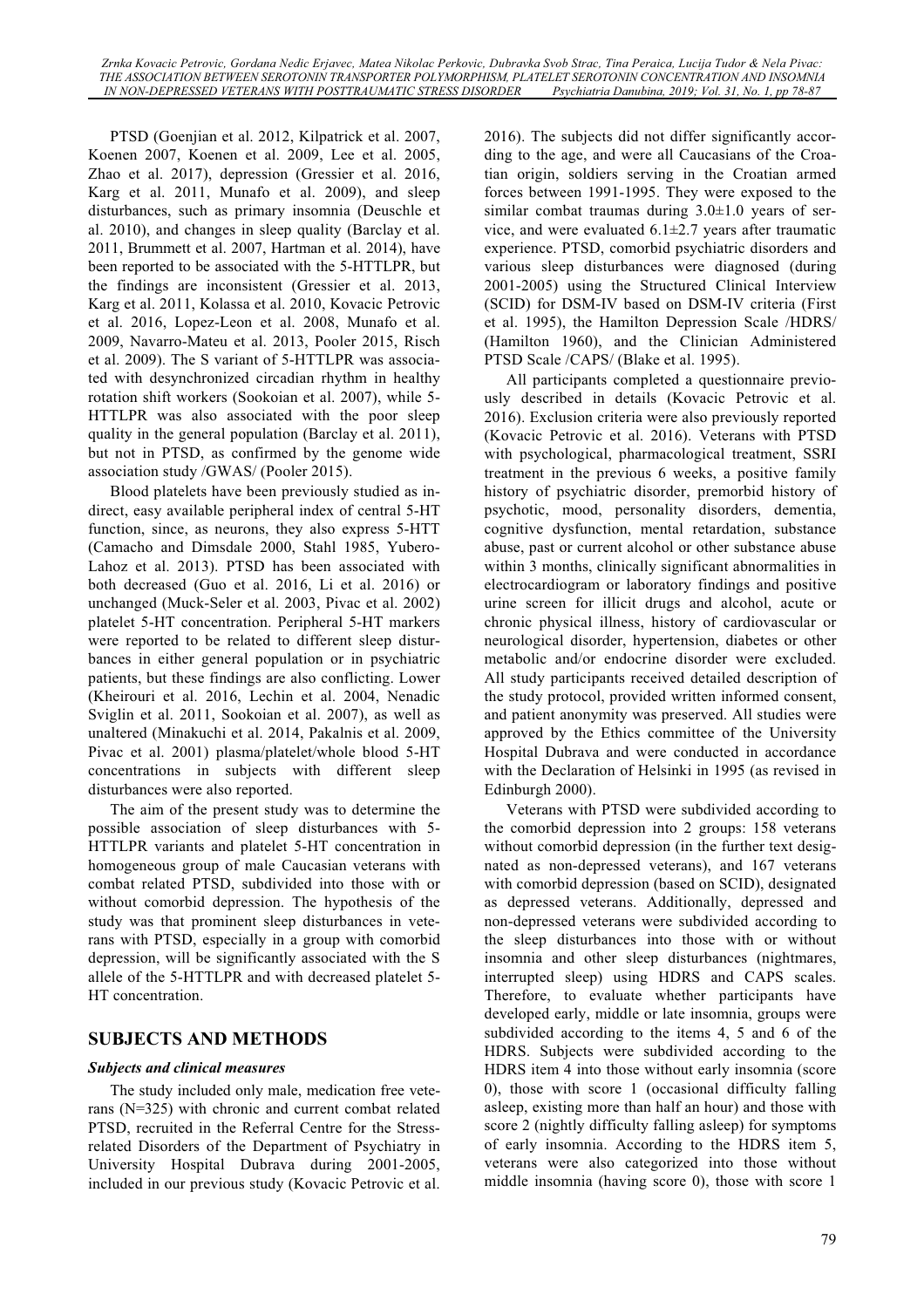(being restless and disturbed during the night) or score 2 (waking during the night-and getting out of bed, except for purpose of voiding) of the HDRS item 5. According to the HDRS item 6, participants were further subdivided according to symptoms of late insomnia (the HDRS item 6) into those without late insomnia (score 0), those waking in early hours of the morning but going back to sleep (score 1) and veterans who were unable to fall asleep again after getting out of bed (score 2). Since PTSD is characterized with recurrent distressing dreams of the traumatic event and difficulties in falling or staying asleep, all participants were also subdivided according to the CAPS items B2 and D1. Therefore veterans were subdivided according to the CAPS item B2 into veterans without (score 0) and with (scores 3, 4, 5, 6, 7 and 8) recurrent distressing dreams of the event (the CAPS item B2). Additionally, veterans were subdivided according to the CAPS item D1 into veterans without (score 0) and with (scores 3, 4, 5, 6 and 7) difficulties in falling or staying asleep (the CAPS item D1).

### *Genotyping of the 5-HTTLPR and determination of platelet 5-HT concentration*

Blood samples (8 ml) were collected during regular check-ups at 8.00 a.m. after fasting overnight, using plastic vacutainers with 2 ml of acid citrate dextrose anticoagulant. Genomic DNA was isolated from peripheral blood using a salting out method (Miller et al. 1988). Genotyping of the 5-HTTLPR was done with polymerase chain reaction (PCR), with primers used for amplification of 5-HTTLPR:

5'-GGCGTTGCCGCTCTGAATGC-3' and

5'-GAGGGACTGAGCTGGA-CAACCAC-3', as described previously (Noskova et al. 2008, Pivac et al. 2009).

Platelet 5-HT concentration was determined spectrofluorimetrically as described previously (Pivac et al. 2009) in platelet rich plasma, and measured by Varian Spectrophotofluorimeter Cary Eclipse, using an excitation wavelength of 345 nm and emission wavelength of 485 nm. The detection limit was 10.0 ng/ per sample. Intra- and inter-assay coefficients of variation were 3.66% and 8.69%, respectively. Platelet protein concentrations were measured in triplicates using the method of Lowry et al. (1951).

### **Statistical analysis**

The results were expressed as numbers and percentages or median and 25th (Q1) and 75th (Q3) percentiles or mean  $\pm$  standard deviation (SD). The normality of the data was assessed using Kolmogorov-Smirnov test. The results obtained from 3 or more groups were evaluated using one-way analysis of variance (ANOVA) followed by Tukey's test, by two-way ANOVA or General Linear Model. Mann-Whitney test was used to evaluate differences between two groups when normality of the data failed. The  $\chi^2$ -test with a Yates correction for continuity was used to assess the genotype frequency. Standardized residuals (R) were used to detect what category was responsible for the significant differences in  $\chi^2$ -test (Field et al. 2012). As we investigated 2 independent parameters (5-HTTLPR and platelet 5-HT), the level of significance was corrected to  $\alpha=0.025$ . All data were evaluated using SigmaStat 2.0 (Jandell Scientific Corp. San Raphael, California, USA) and Microsoft Excel. G\*Power 3 Software (Faul et al. 2007) was used to calculate *a priori* needed sample size and statistical power. For the 5-HTTLPR genotype frequency ( $\chi^2$ -test), expecting a small effect size=0.2, the required total sample size was 241 and the study included 325 subjects. For ANOVA, expecting a small effect size=0.25, the required total sample size was 292 and the study included 325 subjects. Power was set to 0.800. This calculation confirmed that study had required sample size and statistical power.

# **RESULTS**

Non-depressed veterans with PTSD (N=158, 48.6%) had significantly higher total CAPS scores and scores in the CAPS items B2 and D1 (describing recurrent distressing dreams of the traumatic event and difficulties in falling or staying asleep) than depressed veterans with PTSD. Veterans with PTSD with comorbid depression (N=167; 51.4%) had significantly higher HDRS total and HDRS item 6 (late insomnia) scores than veterans with PTSD without comorbid depression (Table 1).

The 5-HTTLPR genotype distribution in PTSD veterans without comorbid depression ( $\chi^2$ =0.010; df=1; *p*=0.928) or in veterans with PTSD with comorbid depression  $(\chi^2=0.575; df=1; p=0.450)$  was in the expected Hardy-Weinberg equilibrium. The frequency of the 5-HTTLPR genotypes was 39.0% for the LL, 47.2% for the LS and 13.8% for the SS genotype in veterans with PTSD, and this distribution did not differ significantly  $(\chi^2=0.773; df=2; p=0.680)$  from the genotypes frequencies in veterans with PTSD with comorbid depression: LL (34.5 %), LS (50.9%) and SS (14.8%). In addition, the frequency of the S carriers (the combined SS and SL genotypes) versus the homozygous LL genotype carriers  $(\chi^2=0.584; df=1; p=0.445)$ , i.e. in the dominant model (SS/LS vs. LL), was similar between veterans with PTSD with or without comorbid depression.

In the further analyses, veterans with PTSD with comorbid depression and veterans with PTSD without comorbid depression were subdivided into groups with or without sleep disturbances according to the items 4, 5 or 6 of the HDRS (i.e. early, middle and late insomnia), and items B2 and D1 of the CAPS (recurrent distressing dreams of the traumatic event and difficulties in falling or staying asleep).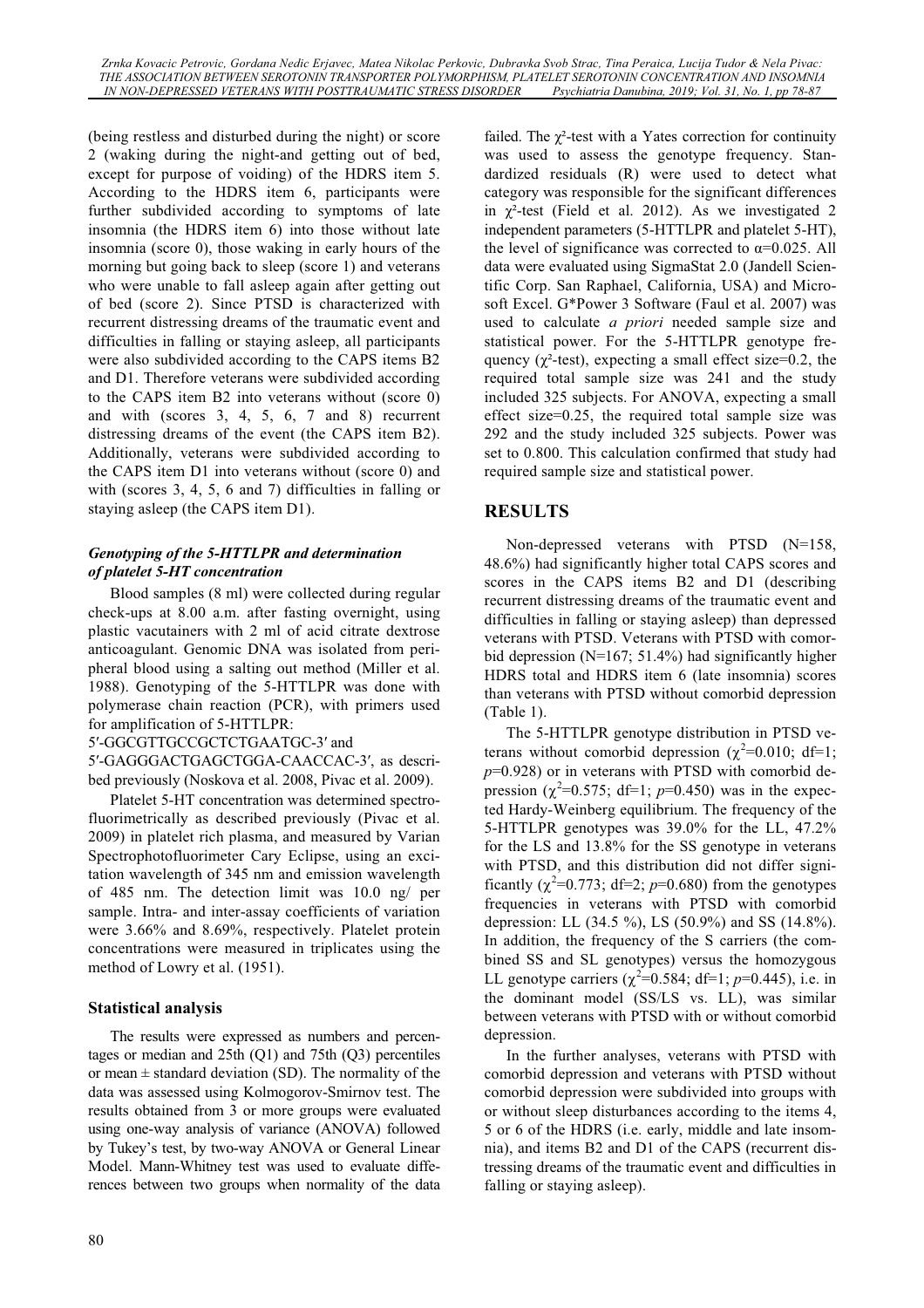*Zrnka Kovacic Petrovic, Gordana Nedic Erjavec, Matea Nikolac Perkovic, Dubravka Svob Strac, Tina Peraica, Lucija Tudor & Nela Pivac: THE ASSOCIATION BETWEEN SEROTONIN TRANSPORTER POLYMORPHISM, PLATELET SEROTONIN CONCENTRATION AND INSOMNIA IN NON-DEPRESSED VETERANS WITH POSTTRAUMATIC STRESS DISORDER* 

|                          | PTSD (non-depressed veterans) $N=158$                                                                                                                                                                                                                                                                                                       | PTSD with comorbid depression<br>(depressed veterans) N=167 |
|--------------------------|---------------------------------------------------------------------------------------------------------------------------------------------------------------------------------------------------------------------------------------------------------------------------------------------------------------------------------------------|-------------------------------------------------------------|
| <b>HDRS</b> total scores | $20.0(16.0-26.0)$<br>$U=28236.50; p<0.001$                                                                                                                                                                                                                                                                                                  | $26.0*(23.0-30.0)$                                          |
| HDRS-4: early insomnia   | $1.0(1.0-2.0)$<br>$U=21872.50$ ; $p=0.054$                                                                                                                                                                                                                                                                                                  | $1.0(1.0-2.0)$                                              |
| HDRS-5: middle insomnia  | $1.0(1.0-2.0)$<br>$U=19757.00; p=0.836$                                                                                                                                                                                                                                                                                                     | $1.0(1.0-2.0)$                                              |
| HDRS-6: late insomnia    | $1.0(1.0-2.0)$<br>$U=23209.50; p=0.001$                                                                                                                                                                                                                                                                                                     | $1.0*(1.0-2.0)$                                             |
| CAPS total scores        | 88.0 (70.0-101.0)<br>$U=6719.00; p<0.001$                                                                                                                                                                                                                                                                                                   | $69.0*(61.0-73.0)$                                          |
| CAPS-item B2             | $6.0(5.0-7.0)$<br>$U=12440.50; p<0.001$                                                                                                                                                                                                                                                                                                     | $5.0*(4.0-6.0)$                                             |
| CAPS-item D1             | $6.0(5.0-6.0)$<br>$U=16479.00; p=0.001$<br>$\mathbf{D}$ and $\mathbf{D}$ and $\mathbf{D}$ and $\mathbf{D}$ and $\mathbf{D}$ and $\mathbf{D}$ and $\mathbf{D}$ and $\mathbf{D}$ and $\mathbf{D}$ and $\mathbf{D}$ and $\mathbf{D}$ and $\mathbf{D}$ and $\mathbf{D}$ and $\mathbf{D}$ and $\mathbf{D}$ and $\mathbf{D}$ and $\mathbf{D}$ and | $5.0*(4.0-6.0)$                                             |

| <b>Table 1.</b> Clinical characteristic of patients with PTSD with or without comorbid depression |  |  |  |
|---------------------------------------------------------------------------------------------------|--|--|--|
|---------------------------------------------------------------------------------------------------|--|--|--|

Data are expressed as median and  $25<sup>th</sup>$  and  $75<sup>th</sup>$  percentiles in parenthesis; \*significantly different scores vs. scores in veterans with PTSD without comorbid depression (Mann Whitney test); CAPS= Clinician Administered PTSD Scale; HDRS= Hamilton Depression Rating Scale; CAPS- item B2: recurrent distressing dreams of the event; CAPS- item D1: difficulties in falling or staying asleep

| Table 2. Platelet 5-HT concentration and 5-HTTLPR genotypes (LL homozygotes and S carriers) in veterans with |  |  |
|--------------------------------------------------------------------------------------------------------------|--|--|
| PTSD with or without comorbid depression with early insomnia (HDRS item 4)                                   |  |  |

| HDRS item 4 (early insomnia)            | 0 scores   | 1 score    | 2 scores             |
|-----------------------------------------|------------|------------|----------------------|
| <b>PTSD</b>                             |            |            |                      |
| Platelet 5-HT, mean (SD)                | 0.89(0.51) | 0.91(0.47) | 1.31 $(0.66)^{*,**}$ |
| $F=11.692; d\neq 2,155; p=0.001$        |            |            |                      |
| 5-HTTLPR                                |            |            |                      |
| LL homozygotes, $n$ (%)                 | 4(40.0)    | 32(32.0)   | $26(55.3)^{#}$       |
| S carriers, $n\left(\frac{0}{0}\right)$ | 7(60.0)    | 68 (48.0)  | 21(44.7)             |
| $\chi^2$ =7.277; df=2; p=0.026          |            |            |                      |
| PTSD with comorbid depression           |            |            |                      |
| Platelet 5-HT, mean (SD)                | 1.06(0.47) | 0.91(0.47) | 0.88(0.47)           |
| $F=0.545$ ; $df=2,164$ ; $p=0.581$      |            |            |                      |
| 5-HTTLPR                                |            |            |                      |
| LL homozygotes, $n$ (%)                 | 3(5.2)     | 34(58.6)   | 21 (36.2)            |
| S carriers, $n\left(\frac{0}{0}\right)$ | 3(2.7)     | 63 (56.8)  | 45(40.5)             |
| $\chi$ =0.861; df=2; p=0.650            |            |            |                      |

HDRS=Hamilton's Rating Scale for Depression; 5-HT=serotonin; 5-HTTLPR=5-HT transporter linked polymorphic region; LL homozygotes=LL homozygous genotype; S carriers=the combined SL and SS genotype; PTSD=posttraumatic stress disorder. \*p=0.015 vs. platelet 5-HT concentration in veterans with PTSD with 0 scores; \*\*p=0.001 vs. platelet 5-HT concentration in veterans with PTSD with 1 score on the HDRS item 4 (Tukey's test);  $\#p=0.026$  (a trend) vs. S carriers with 2 scores of insomnia;  $R=1.73$  for the carriers of the LL homozygous genotype in veterans with PTSD with 2 HDRS scores

Groups of veterans with PTSD with and without comorbid depression were subdivided according to the dominant model into the 5-HTTLPR LL homozygotes and S carriers, and according to the HDRS item 4 (early insomnia). The frequency of the LL homozygotes and S carriers differed nominally (*p*=0.026) between nondepressed veterans with PTSD with or without early insomnia (Table 2), due to a slightly higher frequency of the LL homozygous genotype in the group with 2 scores of insomnia symptoms (*R*=1.73). In the group of depressed veterans with PTSD, the frequency of the LL homozygous genotype and S carriers did not differ significantly  $(p=0.581)$  when veterans were subdivided according to scores 0, 1 and 2 on the item 4 (early insomnia) of the HDRS (Table 2).

General linear model  $(R^2=0.045)$  revealed no significant effect of diagnosis, i.e. PTSD vs. PTSD +  $co$ morbid depression  $(F=1.251; df=1; p=0.265)$ , smoking (*F*=3.455; df=1; *p*=0.064), and 5-HTTLPR genotype  $(F=0.081; df=1; p=0.776)$ , or their three-way interaction (*F*=1.647; df=4; *p*=0.163), on platelet 5-HT concentration.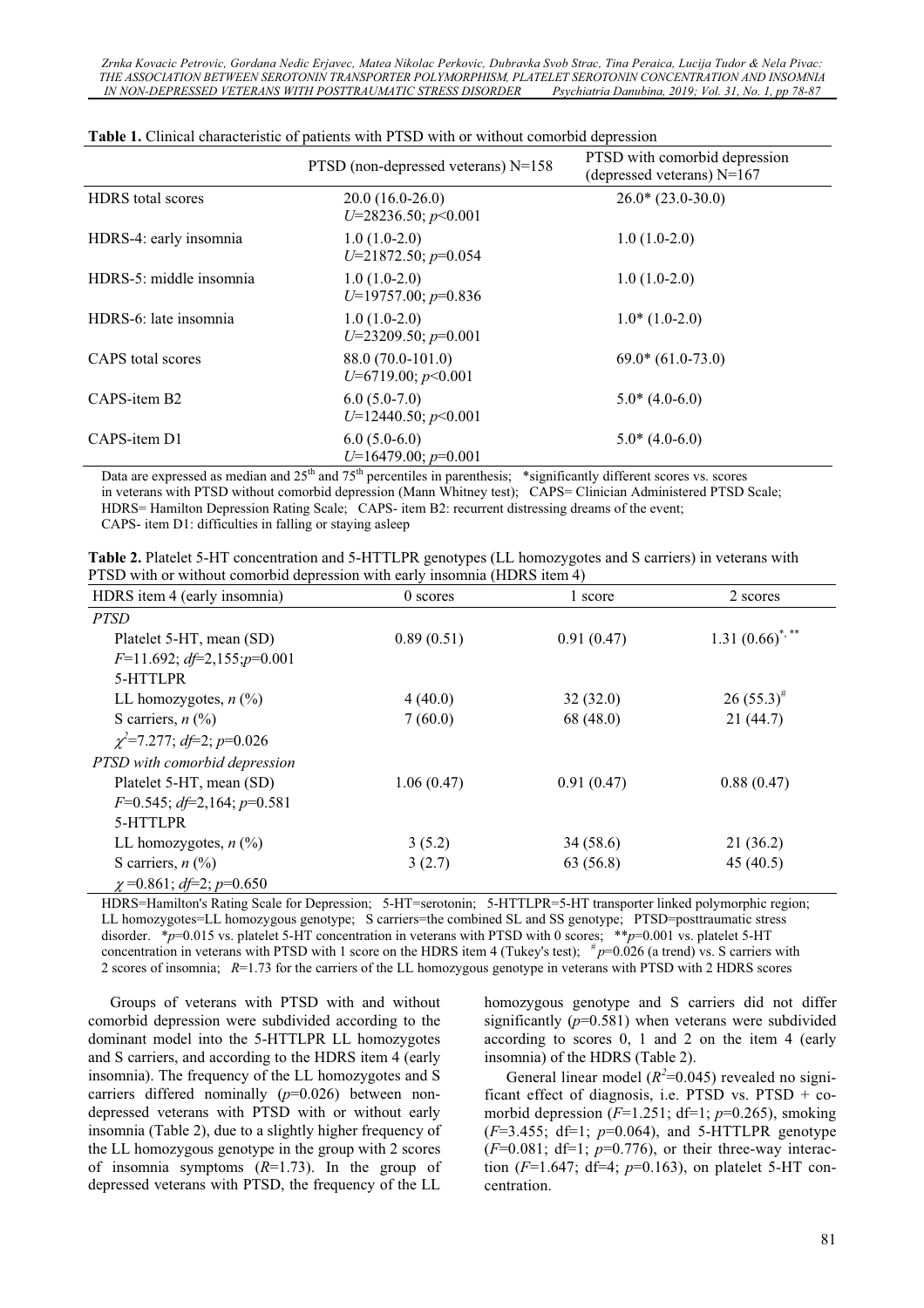

Figure legend: The results are expressed as means ± standard deviations; 5-HT=platelet serotonin; 5-HTTLPR= 5-HT transporter linked polymorphic region; HDRS=Hamilton's Rating Scale for Depression; LL homozygotes= LL homozygous genotype; S carriers=the combined SL and SS genotypes

**Figure 1.** Platelet 5-HT concentration subdivided according to 5-HTLLPR variants and scores in early insomnia (HDRS item 4) in non-depressed veterans with PTSD

Significant differences (Table 2) in platelet 5-HT concentration  $(p=0.001)$  were found in non-depressed veterans with PTSD who were subdivided according to the item 4 of the HDRS (i.e. early insomnia symptoms). Namely, veterans with 2 scores of early insomnia had significantly (*p*=0.015) higher platelet 5-HT concentrations than veterans without early insomnia (score 0) and significantly (*p*=0.001) higher platelet 5-HT concentration than veterans with 1 score (Table 2). Opposed to these results, when early insomnia was determined by the item 4 of the HDRS in the group of depressed veterans with PTSD, a lack  $(p=0.581)$  of association between platelet 5-HT concentration and early insomnia was found (Table 2).

No significant differences in the frequency of the 5- HTTLPR genotypes or in platelet 5-HT concentration were detected in depressed and non-depressed veterans with PTSD, when groups were subdivided into those without and with sleep disturbances according to the HDRS scores (items 5 and 6) and using the CAPS scores (items B2 and D1), respectively. These nonsignificant results are available on request.

To elucidate the interaction between higher platelet 5-HT concentration and higher frequency of the LL homozygous genotype in early insomnia, non-depressed veterans with PTSD were subdivided according to their 5-HTTLPR genotype and early insomnia scores (Figure 1). Two-way ANOVA was performed with genotype (S carriers vs. LL homozygotes) and HDRS item 4 scores, set as categorical predictors, and platelet 5-HT concentration as dependent variable. HDRS item 4 score had significant effect on platelet 5-HT concentration  $(F=1.982; df=2; p=0.002)$ , while genotype

(*F*=0.277; df=1; *p*=0.600) and genotype x HDRS item 4 score interaction  $(F=0.147; df=2; p=0.864)$  did not significantly contribute to the platelet 5-HT concentration differences. These results revealed that higher scores of early insomnia, and not 5-HTTLPR genotype, contributed to the significant difference in platelet 5-HT concentration.

# **DISCUSSION**

The main findings from the present study were: 1) a slight association between the 5-HTTLPR polymerphism and early insomnia, i.e. nominally higher frequency of the LL genotype of the 5-HTTLPR compared to S carriers, in non-depressed PTSD veterans with early insomnia; 2) a significant association between platelet 5-HT concentration and early insomnia (i.e. significantly higher platelet 5-HT concentration in nondepressed veterans with early insomnia compared to those without early insomnia); 3) similar distribution of the 5-HTTLPR genotypes and similar platelet 5-HT concentrations in depressed veterans with PTSD, subdivided into those with or without various sleep disturbances.

To the best of our knowledge, this is the first study to investigate in parallel the association of 5-HTTLPR and platelet 5-HT concentration with sleep disturbances in veterans with PTSD, with or without comorbid depression. Although we did not confirm our hypotheses, as sleep disturbances complicated with comorbid depression in PTSD were not related to more frequent presence of the S allele or to lower platelet 5-HT concentration, our results partially confirmed the involvement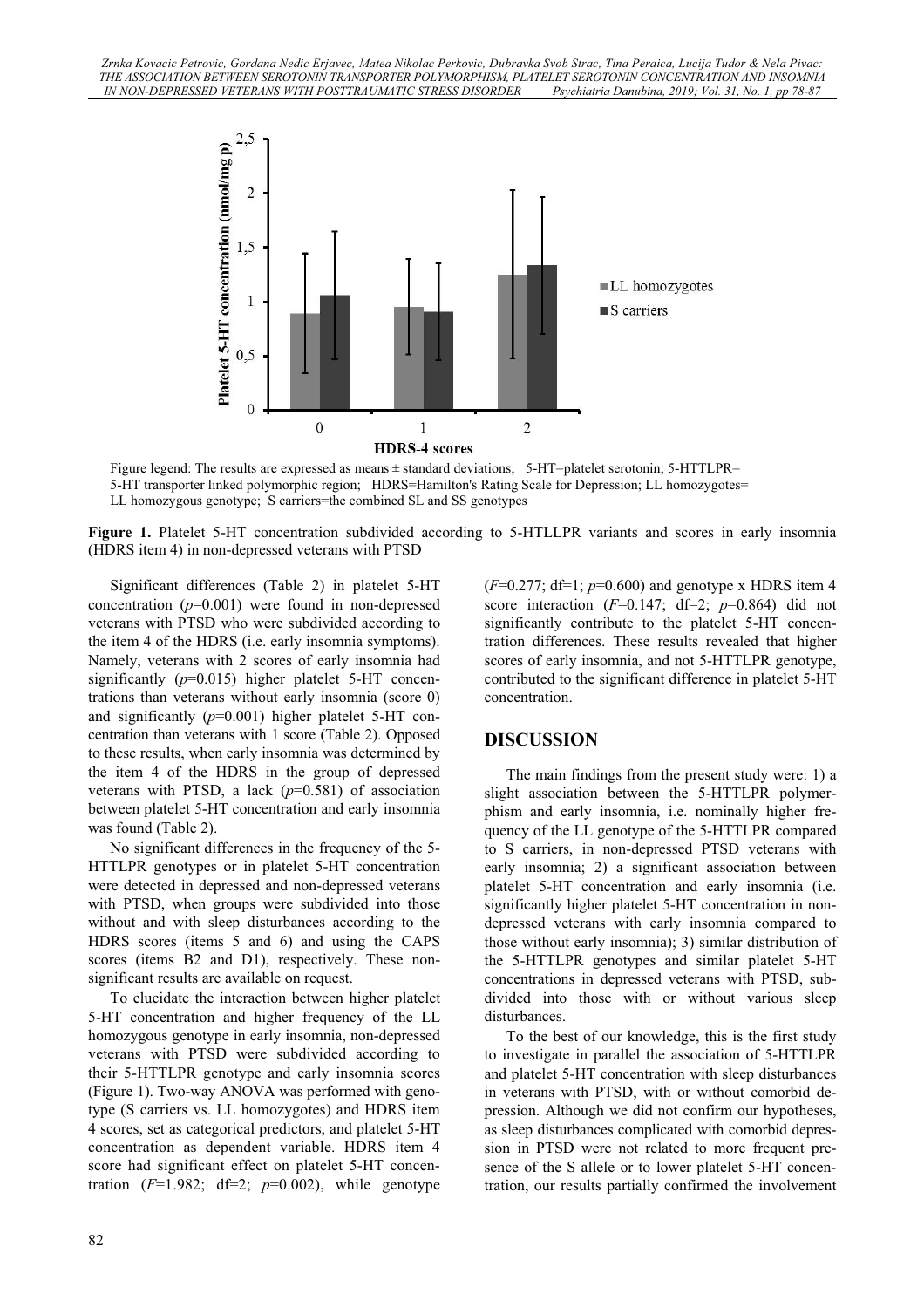of 5-HT system in sleep regulation (Gottesmann 2004; Hornung 2003; Ursin 2002). Namely, higher frequency of LL homozygotes, responsible for the higher expression levels of 5-HTT, increased 5-HTT transcription efficiency and elevated 5-HT uptake (Lesch et al. 1996), compared to S carriers, was found in non-depressed veterans with PTSD with early insomnia. This might suggest that the LL genotype of the 5-HTTLPR might present a risk factor for early insomnia in PTSD. This finding agrees with the increased frequency of the L allele compared to S allele found in general population with the poor sleep quality (Barclay et al. 2011). To our knowledge, there are no studies investigating the role of 5-HTTLPR in veterans with PTSD, with or without comorbid depression, and different sleep disturbances. Only one study found a lack of significant association between symptoms of sleep disturbances and specific alleles of different genes, determined by GWAS, in PTSD (Pooler 2015). In contrast, compared to L allele, the S allele of the 5-HTTLPR was associated with poor sleep quality in other diagnostic categories, such as chronically stressed adult primary caregivers for a spouse or parent with dementia (Brummett et al. 2007), or was significantly more prevalent in rotating workers who worked shifts more than 60 months and had desynchronized circadian rhythm and disturbed sleep and wakefulness patterns, resulting in sleep problems (Sookoian et al. 2007). The S allele was more frequent in the insomnia group of healthy workers of the Chinese origin (Huang et al. 2014), or was over-represented in patients who had a diagnosis of chronic primary insomnia and psychophysiological insomnia, according to DSM-IV and International Classification of Sleep Disorders (Deuschle et al. 2010). The significant association of the S allele with primary insomnia in Caucasian population was restricted to female subjects and to allelic, but not genotypic distribution (Deuschle et al. 2010). The explanation for the discrepant results might be sought in the different diagnostic groups, various number of subjects included in the studies, differences in the assessment of sleep quality and in phases of sleep, choice of the phenotype studied, ethnic and gender differences, and different levels of stress exposure. Since the 5-HTTLPR SS genotype was significantly associated with fluoxetine-induced insomnia and agitation in depressed patients (Perlis et al. 2003), the differences in the literature findings might also be due to the use of un-medicated subjects (present study) vs. subjects receiving antidepressant treatment. Other possible explanation is that some of veterans with early insomnia might have developed sleep apnea, which has been associated with the more frequent presence of the L allele of the 5-HTTLPR in Chinese Han population (Yue et al. 2008) and in healthy older Caucausians (Schroder et al. 2014). Besides, increased stress–reactivity and hyper-arousal symptoms are predisposing factors to insomnia (Deuschle et al. 2010, Harvey et al.

2014). In agreement, in our study, non-depressed veterans with PTSD had significantly higher arousal symptoms (measured with the CAPS) compared to depressed veterans with PTSD, and these symptoms are presumably associated with higher stress levels. The relationship between the S allele and stress is not simple or straight forward, since the stress level influences insomnia, and in healthy Chinese workers with low, but not high level of job stress, the S allele was protective against insomnia (Huang et al. 2014). In Chinese patients with PTSD, the S allele was related to elevated stress sensitivity, and 5-HTTLPR polymorphism influenced the relationship between stress and PTSD (Zhao et al. 2017). Since we have not evaluated stress level, at present we are not able to confirm these results. The effect of 5-HTTLPR on sleep is sex dependent (Deuschle et al. 2010, Hartmann et al. 2014, Huang et al. 2014), and this possible influence was excluded since the present study included only male Croatian army soldiers, while other studies included participants of both genders (Brummett et al. 2007, Deuschle et al. 2010). In students with a persistent short sleep pattern, an overrepresentation of the 5-HTTLPR SS genotype was detected in groups who reported shorter sleep and higher depressed mood scores (Carskadon et al. 2012). As we did not detect any significant differences in the frequency of the 5-HTTLPR genotypes between veterans with PTSD who have developed comorbid depression, subdivided according to various sleep disturbances, our results did not confirm that sleep deficits induced by insomnia, stress or lifestyle choices might interact with genetic vulnerability, and result in higher risk of depressive symptoms (Carskadon et al. 2012). Comparable to our results, 5-HTTLPR genotypes frequencies did not differ in depressed patients with or without paroxetine induced hyper-insomnia (Murata et al. 2013).

Present study detected the highest peripheral, platelet 5-HT concentration in non-depressed veterans with PTSD, who had the most prominent symptoms of early insomnia, compared to veterans without early insomnia. This result is in line with the more frequent LL genotype found in early insomnia in the same group, since LL genotype is responsible for the higher 5-HT reuptake, more circulating 5-HT which is taken up from the blood into platelets and consequently more 5-HT stored in platelets. This finding contrasts the findings of the reduced platelet 5-HT concentration in the smaller group of different Caucasian veterans with PTSD and early insomnia (Pivac et al. 2010), in shift workers with sleep problems (Sookoian et al. 2007), or in alcoholic patients with insomnia (Nenadic Sviglin et al. 2011). In addition, reduced plasma 5-HT levels in autistic children with sleep disordered breathing problems (Kheirouri et al. 2016), lower free and platelet 5-HT levels in healthy volunteers during sleep vs. wake (Lechin et al. 2004), and decreased 5-HT uptake levels in subjects with sleep bruxism, the subgroup of sleep related movement dis-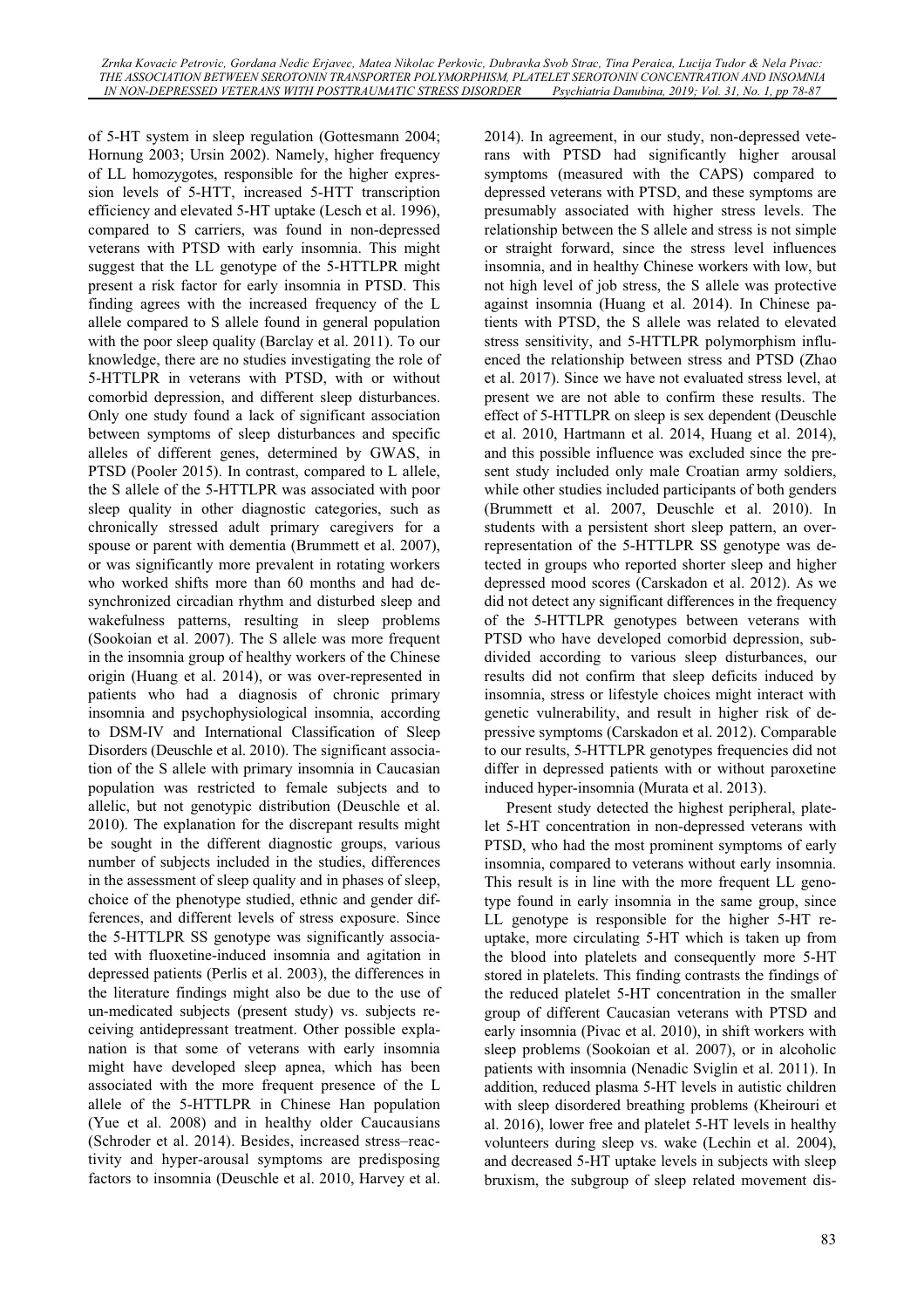orders (Minakuchi et al. 2014) compared to corresponding controls were also reported. On the other hand, our findings of unaltered platelet 5-HT concentration in depressed PTSD veterans, with or without different sleep disturbances agree with unchanged platelet 5-HT in chronic renal patients with and without sleep disturbances and depressive symptoms (Pivac et al. 2001), unaltered platelet 5-HT concentration detected in different but much smaller groups of depressed or nondepressed veterans with PTSD with or without sleep disturbances (Muck-Seler et al. 2003), and with similar whole blood 5-HT content between adolescents with migraine with or without parasomnias, daytime sleepiness, night awakenings, and sleep onset delays (Pakalnis et al. 2009). The reasons for these discrepant findings might be explained by the much lower number of patients used in previous studies, different sleep disturbances and different measurement instruments used. Our results suggest that early insomnia in PTSD (without comorbid depression) was associated with higher platelet 5-HT concentration, presumably because early insomnia induces sleep disturbances, occasional or nightly difficulties in falling asleep, and therefore veterans were more disturbed, angrier, more aggressive or experienced more hyper-arousal symptoms than veterans without early insomnia, as shown in their higher CAPS total and subscale scores compared to depressed veterans. This would be in line with the higher platelet 5-HT concentration found in PTSD veterans with psychotic features (Pivac et al. 2006) or in aggressive violent offenders (Zhou et al. 2006). In line with our previous findings (Pivac et al. 2009, Kovacic Petrovic et al. 2016), but in contrast to data obtained on the much smaller groups of shift workers, where SS genotype carriers had lower platelet 5-HT levels than L carriers (Sookoian et al. 2007), platelet 5-HT concentration was not affected by the 5-HTTLPR genotype. These results suggest that increased platelet 5-HT and more frequent LL genotype found in early insomnia are independent findings. Non-depressed veterans with PTSD, with severe early insomnia, carriers of the LL genotype, had higher platelet 5-HT concentration compared to S carriers, implying that higher scores of early insomnia symptoms, and not 5-HTTLPR genotype, contributed to the increased platelet 5-HT concentration. The differences in diagnoses, number of subjects involved, methods used, phenotypes investigated, but also in statistical power might have contributed to these differences.

Limitations of the study should be acknowledged: the study was cross-sectional, the assessment was done for bi-allelic and not tri-allelic (the A/G SNP; rs25531) 5-HTTLPR (Lipsky et al. 2009), specific sleep measurement scales were not used to assess sleep disturbances, and the subjects were ethnic Croatian males, thus the findings may not be generalizable. Two recent meta-analyses showed completely opposite findings regarding the bi- or tri-allelic approaches when determining the association between PTSD and 5-HTTLPR (Navarro-Mateu et al. 2013, Zhao et al. 2017). The advantages of the present study were evaluation of the two measures of 5-HT system in ethnically homogenous Caucasian population of Croatian origin with shared trauma, inclusion of medication-free male war veterans with combat related PTSD, with or without comorbid depression, clinical measures of PTSD, depression and sleep disturbances obtained with SCID and psychometric scales, required sample size and optimal statistical power, and platelet 5-HT concentration controlled for smoking, comorbid depression, 5-HTTLPR genotypes and various sleep disturbances.

### **CONCLUSIONS**

Our results have shown that early insomnia was associated with slightly higher frequency of the 5- HTTPLR LL genotype compared to the S carries, and with the significantly higher platelet 5-HT concentration in veterans with PTSD who did not develop comorbid depression. The LL genotype, responsible for the higher 5-HT reuptake and reduced 5-HT availability in the synaptic cleft, might be associated with disturbed prefrontal control in PTSD, and more hyper-arousal symptoms in PTSD (Grabe et al. 2009). Veterans with PTSD who developed comorbid depression had lower PTSD symptoms, similar frequency of the 5-HTTLPR genotypes and similar platelet 5-HT concentration when subdivided according to various sleep disturbances. This study provides the first data from the ethnically homogenous population for the further meta-analyses and should be validated and replicated in different groups, ethnicities and in both gender. Since only early insomnia was associated with 5-HTTLPR and platelet 5-HT concentration, further studies are necessary to confirm and clarify the role of 5-HT in sleep disturbances in PTSD.

# *Contribution of individual authors:*

- Zrnka Kovacic Petrovic evaluated subjects with PTSD, did the diagnostic procedures and evaluated veterans using psychiatric scales.
- Tina Peraica evaluated veterans with PTSD and evaluated them using the clinical scales.
- Gordana Nedic Erjavec & Matea Nikolac Perkovic did the genotyping and determined platelet serotonin concentration.
- Lucija Tudor analyzed the results and did the statistical evaluation of results.
- Nela Pivac, Zrnka Kovacic Petrovic & Gordana Nedic Erjavec wrote the first draft of the MS. Nela Pivac wrote the final version.
- Dubravka Svob Strac & Gordana Nedic Erjavec did the proof reading.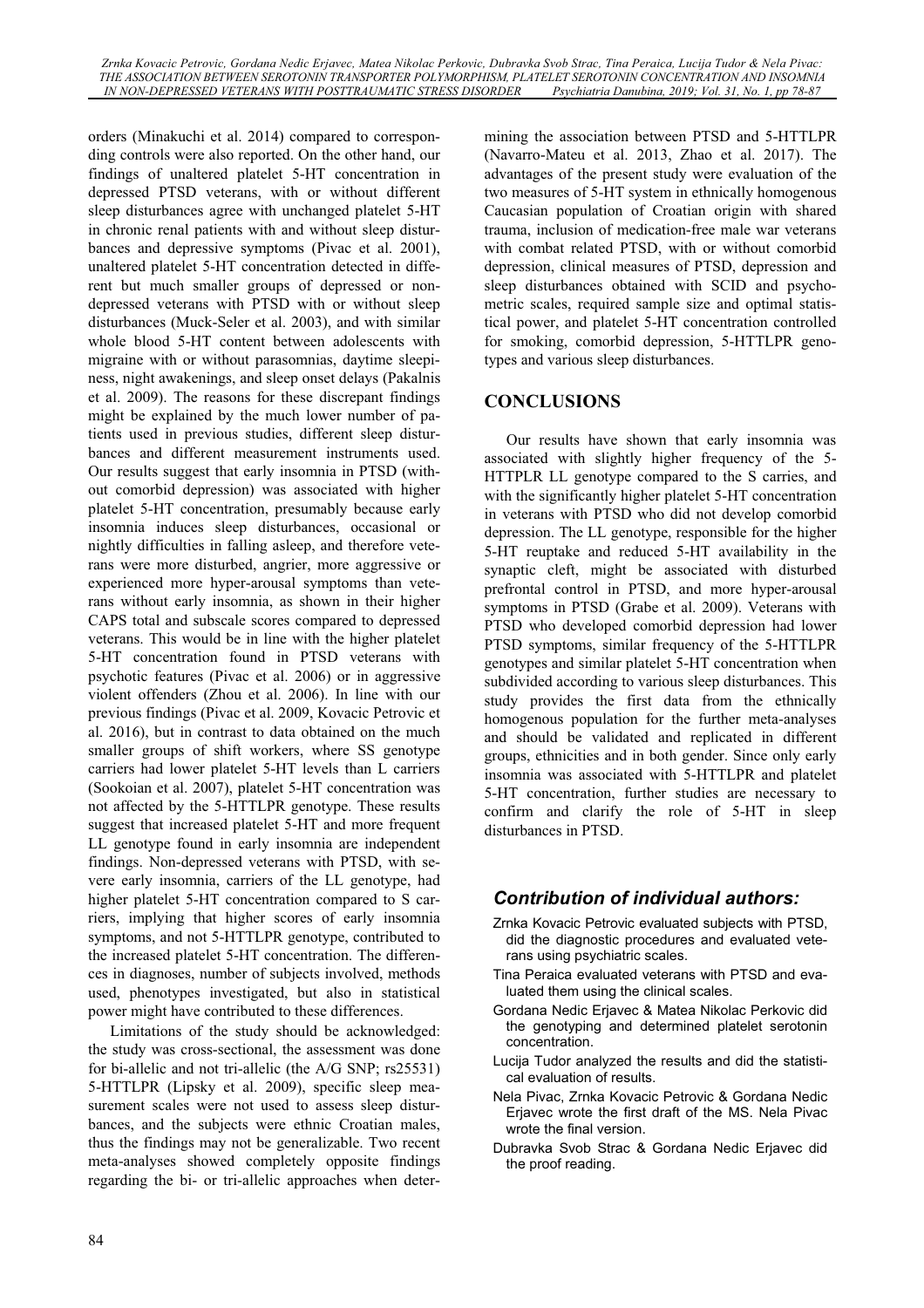# *Acknowledgements:*

The work was supported in part by the Croatian Science Foundation, project number IP-2014-09-4289.

#### *Conflict of interest:* None to declare.

### **References**

- *1. Adrien J: Neurobiological bases for the regulation between sleep and depression. Sleep Med Rev 2002; 6:341-51*
- *2. American Psychiatric Association: Diagnostic and Statistical Manual of Mental Disorders (5th ed.). American Psychiatric Association, Washington, 2013*
- *3. Andretic R, Franken P & Tafti M. Genetics of sleep. Annu Rev Genet 2008; 42:361-88*
- *4. Barclay NL, Eley TC, Mill J, Wong CC, Zavos HM, Archer SN et al.: Sleep quality and diurnal preference in a sample of young adults: associations with 5HTTLPR, PER3, and CLOCK 3111. Am J Med Genet B Neuropsychiatr Genet 2011; 156B:681-90*
- *5. Benca RM & Peterson MJ: Insomnia and depression. Sleep Med 2008; 9:S3-S9*
- *6. Blake DD, Weathers FW, Nagy LM, Kaloupek DG, Gusman FD, Charney DS et al.: The development of a Clinician-Administered PTSD Scale. J Trauma Stress 1995; 8:75–90*
- *7. Brummett BH, Krystal AD, Ashley-Koch A, Kuhn, CM, Zuchner S, Siegler IC et al.: Sleep quality varies as a function of 5-HTTLPR genotype and stress. Psychosom Med 2007; 69:621-4*
- *8. Camacho A & Dimsdale JE: Platelets and psychiatry: lessons learned from old and new studies. Psychosom Med 2000; 62:326-36*
- *9. Carskadon MA, Sharkey KM, Knopik VS & McGeary JE: Short sleep as an environmental exposure: a preliminary study associating 5-HTTLPR genotype to self-reported sleep duration and depressed mood in first-year university students. Sleep 2012; 35:791-6*
- *10. Deuschle M, Schredl M, Schilling C, Wust S, Frank J, Witt SH et al.: Association between a serotonin transporter length polymorphism and primary insomnia. Sleep 2010; 33:343-7*
- *11. Faul F, Erdfelder E, Lang AG & Buchner A: G\*Power 3: a flexible statistical power analysis program for the social, behavioral, and biomedical sciences. Behav Res Methods 2007; 39:175-91*
- *12. Field AP, Miles J & Field F: Discovering statistics using R. SAGE Publications, Ltd., London, 2012*
- *13. First MB, Spitzer RL, Williams JBW & Gibbons M: Structured Clinical Interview for DSM-IV-Patient Edition (SCID-P). American Psychiatric Press, Washington, 1995*
- *14. Franzen PL & Buysse DJ: Sleep disturbances and depression: risk relationships for subsequent depression and therapeutic implications. Dialogues Clin Neurosci 2008; 10:473-81*
- *15. Germain A, McKeon AB & Campbell RL: Sleep in PTSD: Conceptual model and novel directions in brain-based research and interventions. Curr Opin Psychol 2017; 14:84-9*
- *16. Goenjian AK, Bailey JN, Walling DP, Steinberg AM, Schmidt D, Dandekar U et al.: Association of TPH1, TPH2, and 5HTTLPR with PTSD and depressive symptoms. J Affect Disord 2012; 140:244-52*
- *17. Gottesmann C: Brain inhibitory mechanisms involved in basic and higher integrated sleep processes. Brain Res Brain Res Rev 2004; 45:230-49*
- *18. Grabe HJ, Spitzer C, Schwahn C, Marcinek A, Frahnow A, Barnow S et al.: Serotonin transporter gene (SLC6A4) promoter polymorphisms and the susceptibility to posttraumatic stress disorder in the general population. Am J Psychiatry 2009; 166:926-33*
- *19. Gressier F, Calati R, Balestri M, Marsano A, Alberti S, Antypa N et al.: The 5-HTTLPR polymorphism and posttraumatic stress disorder: meta-analysis. J Trauma Stress 2013; 26:645-53*
- *20. Gressier F, Calati R & Serretti A: 5-HTTLPR and gender differences in affective disorders: A systematic review. J Affect Disord 2016; 15:193-207*
- *21. Guo JC, Tian ZL, Wang XD, Guo M, Li MYW, Gao YS et al.: Post-traumatic stress disorder after typhoon disaster and its correlation with platelet 5-HT concentrations. Asian Pac J Trop Dis 2016; 9:913-5*
- *22. Hamilton M: A rating scale for depression. J Neurol Neurosurg Psychiatry 1960; 23:56–62*
- *23. Hartman JA, Wichers M, van Bemmel AL, Derom C, Thiery E, Jacobs N et al.: The serotonin transporter 5- HTTLPR polymorphism in the association between sleep quality and affect. Eur Neuropsychopharmacol 2014; 24:1086-90*
- *24. Harvey CJ, Gehrman P & Espie CA: Who is predisposed to insomnia: a review of familial aggregation, stressreactivity, personality and coping style. Sleep Med Rev 2014; 18:237-47*
- *25. Heils A, Teufel A, Petri S, Stober G, Riederer P, Bengel D et al.: Allelic variation of human serotonin transporter gene expression. J Neurochem 1996; 66:2621–4*
- *26. Hornung JP: The human raphe nuclei and the serotonergic system. J Chem Neuroanat 2003; 26:331-43*
- *27. Huang C, Li J, Lu L, Ren X, Li Y, Huang Q et al.: Interaction between serotonin transporter gene-linked polymorphic region (5-HTTLPR) and job-related stress in insomnia: a cross-sectional study in Sichuan, China. Sleep Med 2014; 15:1269-75*
- *28. Karg K, Burmeister M, Shedden K & Sen S: The serotonin transporter promoter variant (5-HTTLPR), stress, and depression meta-analysis revisited: evidence of genetic moderation. Arch Gen Psychiatry 2011; 68:444-54*
- *29. Kelmendi B, Adams TG, Yarnell S, Southwick S, Abdallah CG & Krystal JH: PTSD: from neurobiology to pharmacological treatments. Eur J Psychotraumatol 2016; 7:318-58*
- *30. Kessler RC, Sonnega A, Bromet E, Hughes M & Nelson CB: Posttraumatic stress disorder in the National Comorbidity Survey. Arch Gen Psychiatry 1995; 52:1048-60*
- *31. Kheirouri S, Kalejahi P & Noorazar SG: Plasma levels of serotonin, gastrointestinal symptoms, and sleep problems in children with autism. Turk J Med Sci 2016; 46:1765-72*
- *32. Kilpatrick DG, Koenen KC, Ruggiero KJ, Acierno R, Galea S, Resnick HS et al.: The serotonin transporter genotype and social support and moderation of posttraumatic stress disorder and depression in hurricane-exposed adults. Am J Psychiatry 2007; 164:1693-9*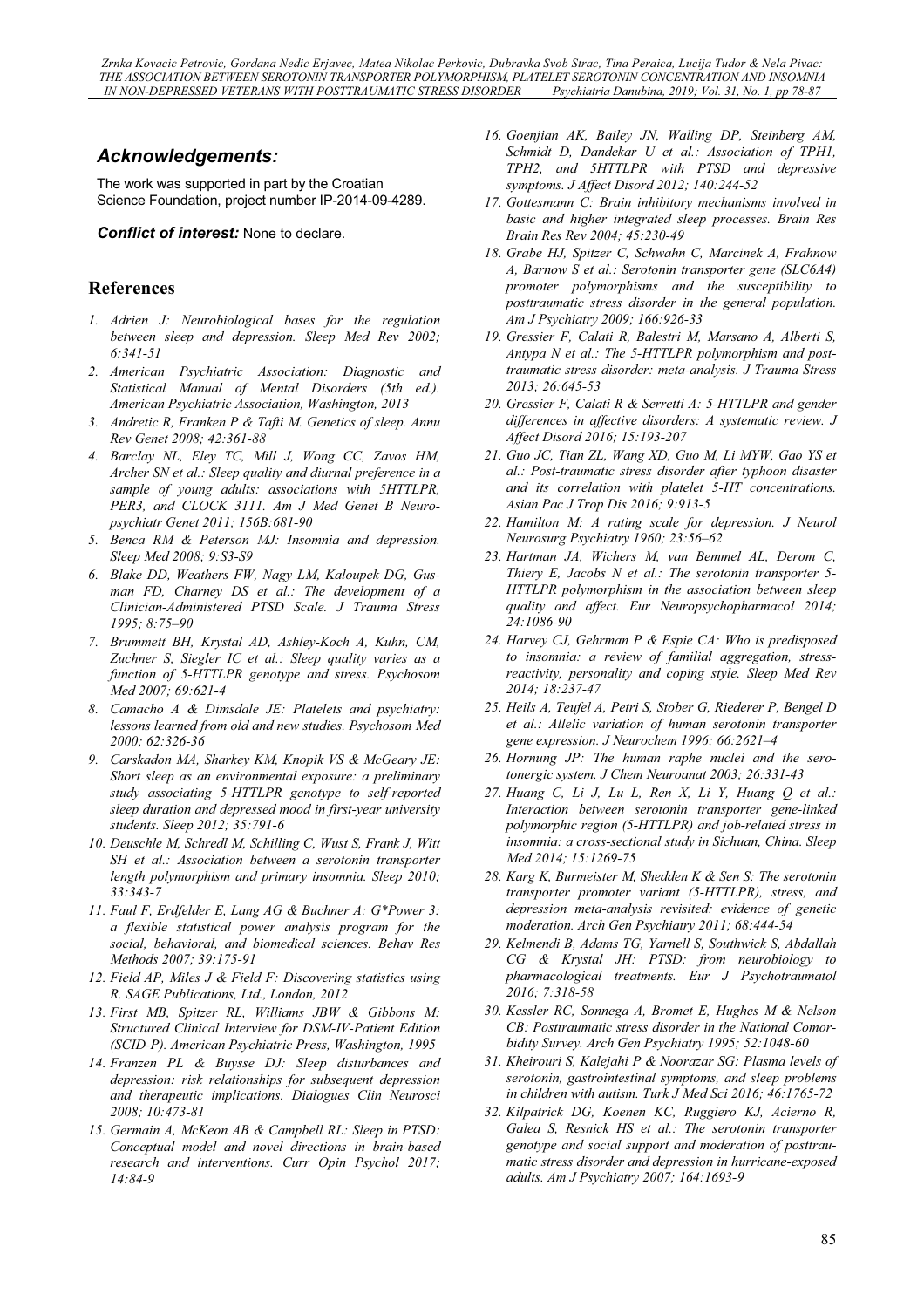- *33. Koenen KC: Genetics of posttraumatic stress disorder: Review and recommendation for future studies. J Trauma Stress 2007; 20:737-50*
- *34. Koenen KC, Aiello AE, Bakshis E, Amstadter AB, Ruggiero KJ, Acierno R et al.: Modification of the association between serotonin transporter genotype and risk of posttraumatic stress disorder in adults by county-level social environment. Am J Epidemiol 2009; 169:704-11*
- *35. Kolassa IT, Ertl V, Eckart C, Glockner F, Kolassa S, Papassotiropoulos A et al.: Association study of trauma load and SLC6A4 promoter polymorphism in posttraumatic stress disorder: evidence from survivors of the Rwandan genocide. J Clin Psychiatry 2010; 71:543-7*
- *36. Kovacic Petrovic Z, Nedic Erjavec G, Nikolac Perkovic M, Peraica T & Pivac N: No association between the serotonin transporter linked polymorphic region polymorphism and severity of posttraumatic stress disorder symptoms in combat veterans with or without comorbid depression. Psychiatry Res 2016; 244:376–81*
- *37. Landolt HP & Wehrle R: Antagonism of serotonergic 5- HT2A⁄2C receptors: mutual improvement of sleep, cognition and mood? Eur J Neurosci 2009; 29:1795–1809*
- *38. Lechin F, Pardey-Maldonado B, van der Dijs B, Benaim M, Baez S, Orozco B et al.: Circulating neurotransmitters during the different wake–sleep stages in normal subjects. Psychoneuroendocrinology 2004; 29:669–5*
- *39. Lee HJ, Lee MS, Kang RH, Kim H, Kim SD, Kee BS et al.: Influence of the serotonin transporter promoter gene polymorphism on susceptibility to posttraumatic stress disorder. Depress Anxiety 2005; 21:135-9*
- *40. Lesch KP & Gutknecht L: Pharmacogenetics of the serotonin transporter. Prog Neuropsychopharmacol Biol Psychiatry 2005; 29:1062-73*
- *41. Lesch KP, Bengel D, Heils A, Sabol SZ, Greenberg BD, Petri S et al.: Association of anxiety-related traits with a polymorphism in the serotonin transporter gene regulatory region. Science 1996; 274:1527-31*
- *42. Li L, Li MX, Pan LH, Wang GM, Guo M, Fu LQ et al.: Comparative analysis of platelet 5-HT concentration in Han and Li patients with post-traumatic stress disorder. Genet Mol Res 2016; 15:gmr.15038265*
- *43. Lipinska G, Baldwin, DS & Thomas KGF: Pharmacology for sleep disturbance in PTSD. Hum Psychopharmacol Clin Exp 2016; 31:156-63*
- *44. Lipsky RH, Hu XZ & Goldman D: Additional functional variation at the SLC6A4 gene. Am J Med Genet B Neuropsychiatr Genet 2009; 150B:153*
- *45. Lopez-Leon S, Janssens AC, Gonzalez-Zuloeta Ladd AM, Del-Favero J, Claes SJ, Oostra BA & van Duijn CM: Meta-analyses of genetic studies on major depressive disorder. Mol Psychiatry 2008; 13:772-85*
- *46. Lowry OH, Rosebrough NJ, Farr AL & Randall RJ: Protein measurement with the Folin phenol reagent. J Biol Chem 1951; 193:265–75*
- *47. Miller SA, Dykes DD & Polesky HF: A simple salting out procedure for extracting DNA from human nucleated cells. Nucleic Acids Res 1988; 16:1215*
- *48. Minakuchi H, Sogawa C, Hara ES, Miki H, Maekawa K, Sogawa N et al.: Comparison of platelet serotonin transporter activity in subjects with severe sleep bruxism and control. J Prosthodontic Res 2014; 58:217-22*
- *49. Monti JM: Serotonin control of sleep-wake behaviour. Sleep Med Rev 2011; 15:269-81*
- *50. Muck-Seler D, Pivac N, Jakovljevic M, Sagud M & Mihaljevic-Peles A: Platelet 5-HT concentration and comorbid depression in war veterans with and without posttraumatic stress disorder. J Affect Disord 2003; 75:171-9*
- *51. Munafò MR, Durrant C, Lewis G & Flint J: Gene X environment interactions at the serotonin transporter locus. Biol Psychiatry 2009; 65:211-9*
- *52. Murata Y, Kamishioiri Y, Tanaka K, Sugimoto H, Sakamoto S, Kobayashi D et al.: Severe sleepiness and excess sleep duration induced by paroxetine treatment is a beneficial pharmacological effect, not an adverse reaction. J Affect Disord 2013; 150:1209-12*
- *53. Navarro-Mateu F, Escamez T, Koenen KC, Alonso J & Sanchez-Meca J: Meta-analyses of the 5-HTTLPR polymorphisms and post-traumatic stress disorder. PLOS One 2013; 8:e66227*
- *54. Nenadic Sviglin K, Nedic G, Nikolac M, Mustapic M, Muck-Seler D, Borovecki F et al.: Insomnia, platelet serotonin and platelet monoamine oxidase in chronic alcoholism. Neurosci Lett 2011; 500:172-6*
- *55. Noskova T, Pivac N, Nedic G, Kazantseva A, Gaysina D, Faskhutdinova G et al.: Ethnic differences in the serotonin transporter polymorphism (5-HTTLPR) in several European populations. Prog Neuropsychopharmacol Biol Psychiatry 2008; 32:1735-9*
- *56. Pakalnis A, Splaingard M, Splaingard D, Kring D & Colvin A: Serotonin effects on sleep and emotional disorders in adolescent migraine. Headache 2009; 49:1486-92*
- *57. Perlis RH, Mischoulon D, Smoller JW, Wan YJY, Lamon-Fava S, Lin KM, et al.: Serotonin transporter polymorphisms and adverse effects with fluoxetine treatment. Biol Psychiatry 2003; 54:879-83*
- *58. Pivac N, Kozaric-Kovacic D, Mustapic M, Dezeljin M, Borovecki A, Grubisic-Ilic M et al.: Platelet serotonin in combat related posttraumatic stress disorder with psychotic symptoms. J Affect Disord 2006; 93:223-7*
- *59. Pivac N, Muck-Seler D, Barišiü I, Jakovljeviü M & Puretiü Z: Platelet serotonin concentration in dialysis patients with somatic symptoms of depression. Life Sci 2001; 68:2423-33*
- *60. Pivac N, Muck-Seler D, Šagud M & Jakovljeviü M: Platelet serotonergic markers in posttraumatic stress disorder. Prog Neuro-Psychopharmacol Biol Psychiatry 2002; 26:1193-8*
- *61. Pivac N, Nedic G, Mustapic M, Babic A, Stipcevic T, Borovecki F et al.: The lack of genotype-phenotype relationship between platelet serotonin concentration and serotonin transporter gene promoter polymorphism in healthy subjects. Neurosci Lett 2009; 46:45-8*
- *62. Pivac N, Nedic G, Nikolac M, Nenadic-Sviglin K, Kozaric-Kovacic D, Mustapic M et al.: Sleep disturbances and serotonergic markers in psychiatric disorders. In Columbus AM (ed): Advances in Psychology Research, 1-85. Nova Science Publisher, New York, 2010*
- *63. Pooler T: Genome-wide association study on the sleep symptom of posttraumatic stress disorder, doctoral disertation, 2015: Retrieved from Walden University database http://scholarworks.waldenu.edu/dissertations/1273/*
- *64. Risch N, Herrell R, Lehner T, Liang KY, Eaves L, Hoh J et al.: Interaction between the serotonin transporter gene (5- HTTLPR), stressful life events, and risk of depression: a meta-analysis. JAMA 2009; 301:2462-71*